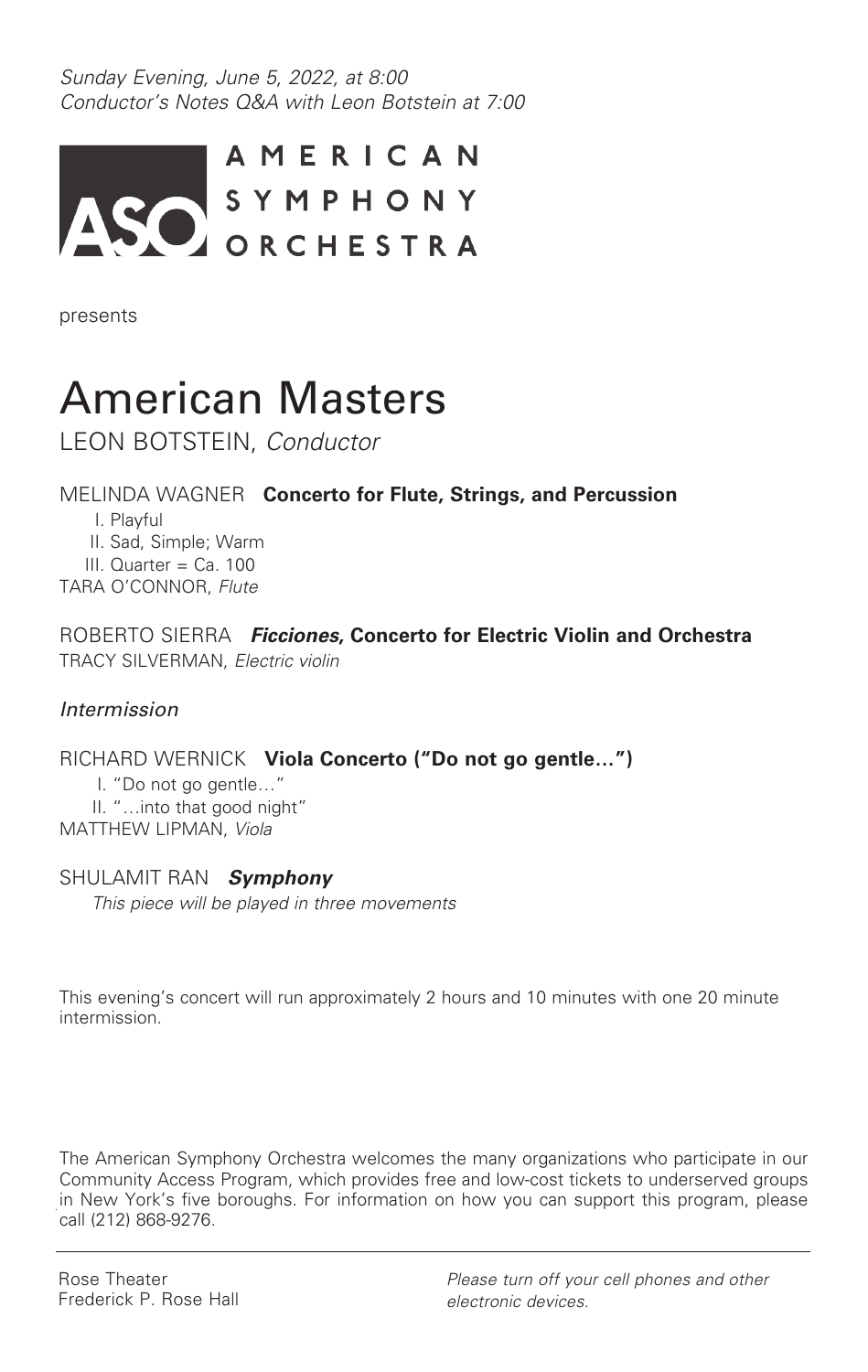## From the Music Director

#### **Contemporary Continuities**

by Leon Botstein

Tonight's concert features four works by distinguished American composers with long and sustained careers. Each has been recognized and been the recipient of numerous awards; two of the pieces on the program, by Shulamit Ran and Melinda Wagner, won the coveted Pulitzer Prize in the 1990s. The viola concerto by Richard Wernick was written in the late 1980s, a decade after he won the Pulitzer. Roberto Sierra's work is a premiere, but his music has been a presence for decades and he has been the recipient of numerous honors.

Performing arts organizations seem unreasonably focused on finding new talent and bringing new works to the stage. Admirable as this is, it has crowded out the opportunity to revisit new music from the recent past by our finest senior composers, music that was admired at first hearing but never enjoyed repeat performances. We would rather commission new works by veteran composers than make their existing work more familiar. We seem never to tire of yet another performance of a so called "warhorse" from before 1945, but rarely provide the opportunity for new works to obtain a return presence in the future concert repertory.

This concert offers audiences a chance to reflect on how music and musical thinking has changed in recent decades. Although at least two of the works on this program have what one might call a "program,"

the Wernick and the Sierra, all four offer extended essays that rely on the development of musical ideas and depend on the audience's capacity to follow the logic of compositional practices.

All four composers reveal a remarkable command of the craft of musical composition as defined during the heyday of modernism---the second half of the twentieth century. At the same time, each of these composers sought to break from a nearly puritan self-righteousness within modernism that reveled in its own complexity and isolation from the audience. There is an urgency to communicate in these works and achieve an immediate and memorable impact honoring the formal practices of how pitch, sonority, rhythm and time are used to weave a musical fabric at once unique and alluring and also inspiring in terms of meanings and emotions.

The world of concert music ought not imitate the patterns of Hollywood and the fashion industry. What is the "newest" may help define a brief moment but is not always the best in the contemporary scene. Music written at the end of twentieth century may inevitably mirror the period of its origin. But bringing it back permits it to be reinvented for the present. Revisiting the recent past helps show how music has a nearly unique capacity to shed the marks of its historical moment. The pieces on this program merit a re-hearing so that they might make another contribution to the way we shape the present and future of music.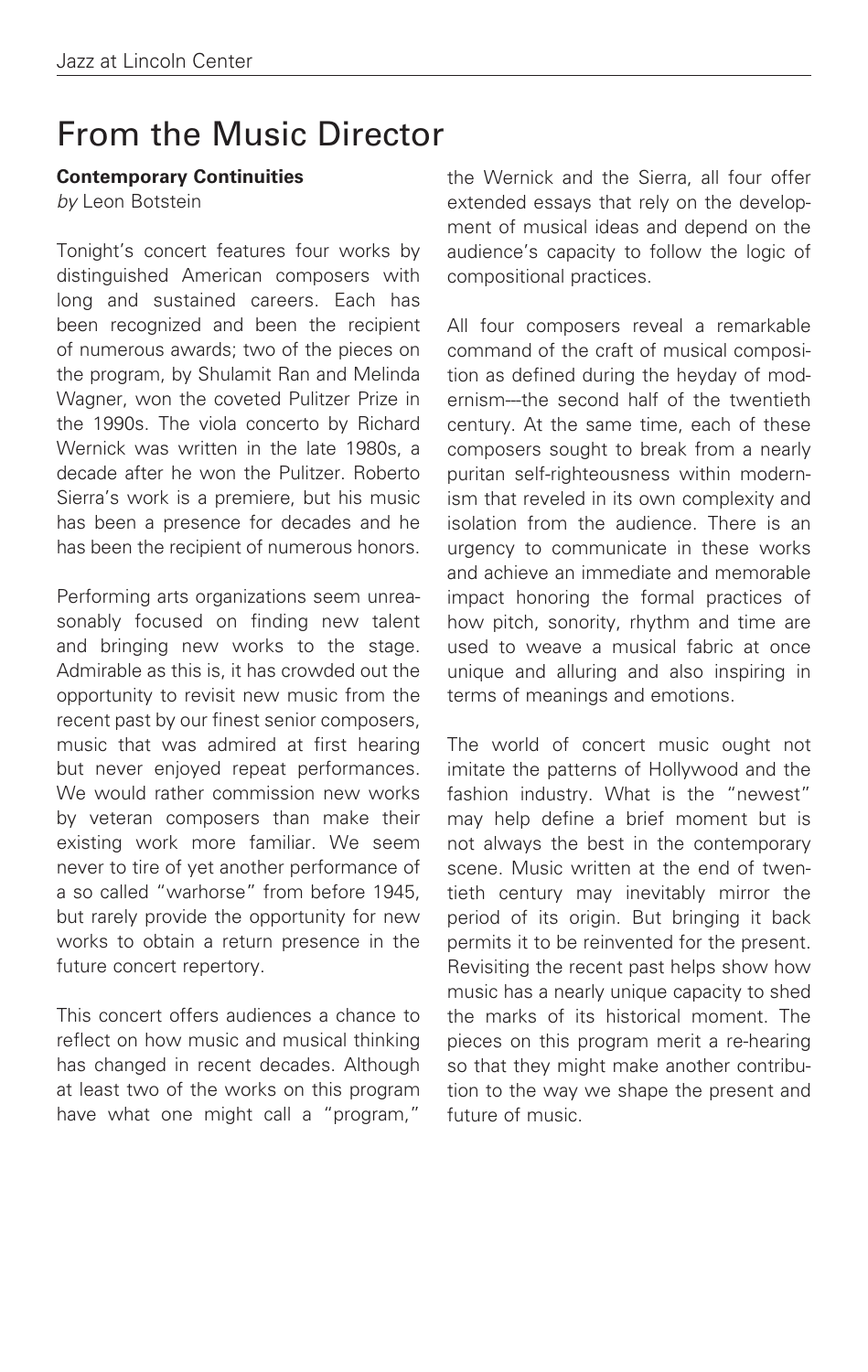## From the Composer

by Roberto Sierra Born October 9, 1953, in Vega Baja, Puerto Rico

### **Ficciones, Concerto for Electric Violin and Orchestra**

Composed in 2022 Premiered on June 5, 2022 in New York, NY at Jazz at Lincoln Center by American Symphony Orchestra conducted by Leon Botstein with soloist Tracy Silverman, electric violinist. Performance Time: Approximately 22 minutes

Instruments for this performance: 2 flutes, 2 oboes, 2 clarinets, 2 bassoons, 4 French horns, 2 trumpets, 2 trombones, 1 tuba, timpani, percussion (xylophone, glockenspiel, bongos, claves, large gong, tom-toms, vibraphone, guiro, vibraslap, suspended cymbal, triangle, snare drum, bass drum, marimba, congas, tam-tam, cowbell, and tubular bells), piano, 18 violins, 6 violas, 6 cellos, 5 double-basses, and solo electric violin

I first read Jorge Luis Borges' short story El Aleph when I was a student at the University of Puerto Rico. The paradox of a point of light where one could see the totality of everything simultaneously was a moment of revelation to me. In El Aleph what seems empirically impossible is possible. In this first movement I composed dissimilar sections and gestures that only when the movement concludes they are perceived as forming a totality and belonging together. The differences

are subsumed by the strict use of pitch content governed by four modular scales. Borges' short story is a metaphor for what I always believed: we comprehend musical form only when the totality of the musical content is absorbed.

Tlön, Uqbar, Orbis Tertius is a profoundly philosophical story that describes the existence of a planet called Tlön. In this strange world, with an ontological structure based on philosophical idealism, there are poems created by just one enormous word, and all that exists is just a pure creation of the mind. How is the music of Tlön? My answer is: if the note C is present at all moments, any chord, melody, or rhythm can happen. The only way to write music in Tlön is by the omnipresence of C!

In La casa de Asterión Borges rewrites the myth of the minotaur. The desperate life of Asterión is ended by Theseus, who, in a surprising Borgean turn of events, tells Ariadne that the minotaur did not fight back. Here I constructed a musical labyrinth that starts with all the 12 chromatic pitches that are gradually dropped until only ethereal noise remains.

In Borges' The Immortal, Marco Flaminio Rufo was a Roman military tribune who, after drinking from a river, becomes immortal. He ends up tragically roaming the world in search of the waters of another river that can make him mortal again. The perpetual motion of this movement ends in exuberance, perhaps just as Flaminio felt when he recovered his mortality.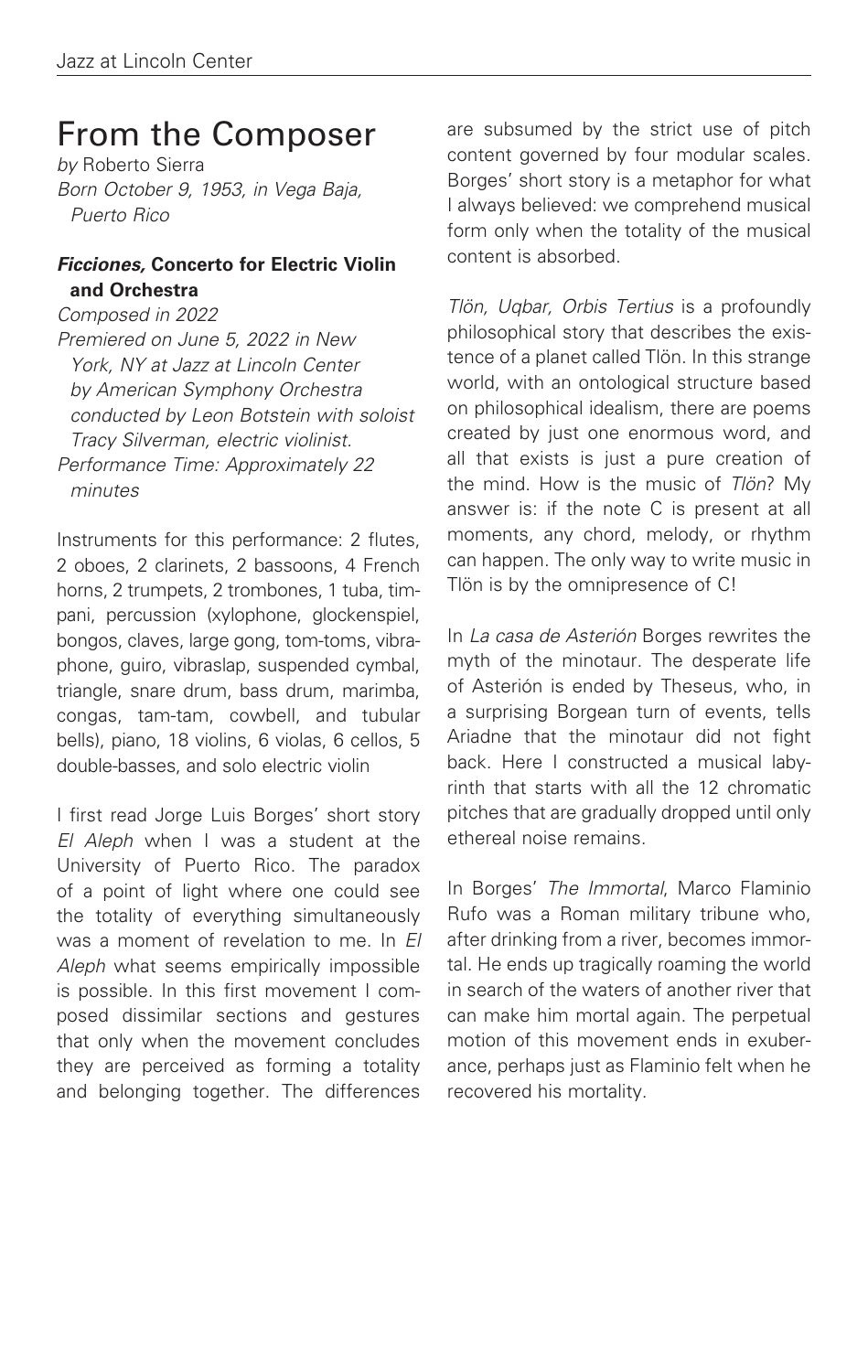## Notes on the Program

by Mark Mandarano

#### **MELINDA WAGNER Concerto for Flute, Strings, and Percussion**

Born February 25, 1957, in Philadelphia, **Pennsylvania** Composed in 1998 Premiered on May 30, 1998 in Purchase,

New York New York at the Performing Arts Center at Purchase College by Westchester Philharmonic Orchestra conducted by Mark Mandarano with soloist Paul Lustig Dunkel, flute. Performance Time: Approximately 23

minutes

Instruments for this performance: timpani, percussion (glockenspiel, crotales, xylophone, triangle, finger cymbal, castanets, vibraphone, chimes, tam-tam, high bongo, 5 tom-toms, temple blocks, suspended cymbal, sizzle cymbal, marimba, tambourine, bell tree, bass drum, snare drum, chimes), 1 harp, piano, celesta, 18 violins, 6 violas, 4 cellos, 2 double-basses, and solo flute

A native of Philadelphia, Melinda Wagner pursued studies in upstate New York and at the University of Chicago (with Shulamit Ran) before returning to Philadelphia to study at the University of Pennsylvania where she received training from George Crumb and Richard Wernick. Eventually she settled in the New York area with her husband, percussionist James Saporito and embarked on her composing career. In the mid-1990s, an early work for orchestra, Falling Angels, came to the attention of Paul Dunkel, flutist and conductor of the American Composers Orchestra, who approached Ms. Wagner about the idea of writing a concerto for him and his orchestra in Westchester County which was approaching its 15th anniversary season.

Over two terribly hot, humid nights at the end of May 1998 in the auditorium at SUNY Purchase, the Westchester Philharmonic with Dunkel as soloist and Mark Mandarano as conductor gave the world premiere performances of a work that would surprise the world by going on to win the Pulitzer Prize for music, the Concerto for Flute, Strings and Percussion. Another performance was given at Carnegie Hall in September with the American Composers Orchestra. In many ways the hero of the story is Mr. Dunkel, a supremely gifted flutist and an advocate for new music whose passion, foresight and stubborn insistence created the circumstances that made this work possible.

Wagner has said of this work: "From the outset, I had a strong desire to write a truly serious work for the flute" in which the flute's role would be "to participate fully in the compositional and formal rigor––not as a 'hero' beating the odds, but as an artistic beacon, or navigator." In devising the soundworld of the work, the choice to eliminate other winds from the accompaniment effectively places the spotlight on the flute's versatile timbre, from wounded, lamenting lows to a plaintive and lyrical midrange, to brilliant, vivacious, frolicking highs and mad swoops between them all. In the orchestra, the strings sustain harmonies, amplify rhythms and add athleticism, while the chiming percussion lend an other-worldly mystery, with tingling, metallic unknowns and rumblings in the lower depths. Keyboard instruments such as piano and celesta echo and race in combination with the other sonorities. Handing down its recommendation, the jury of the Pulitzer committee wrote: "Her concerto is brilliantly virtuosic not only in the solo flute part but in the superbly integrated orchestra accompaniment. At times passionate, at others poignantly lyric, the work's kaleidoscopic textures and instrumental colors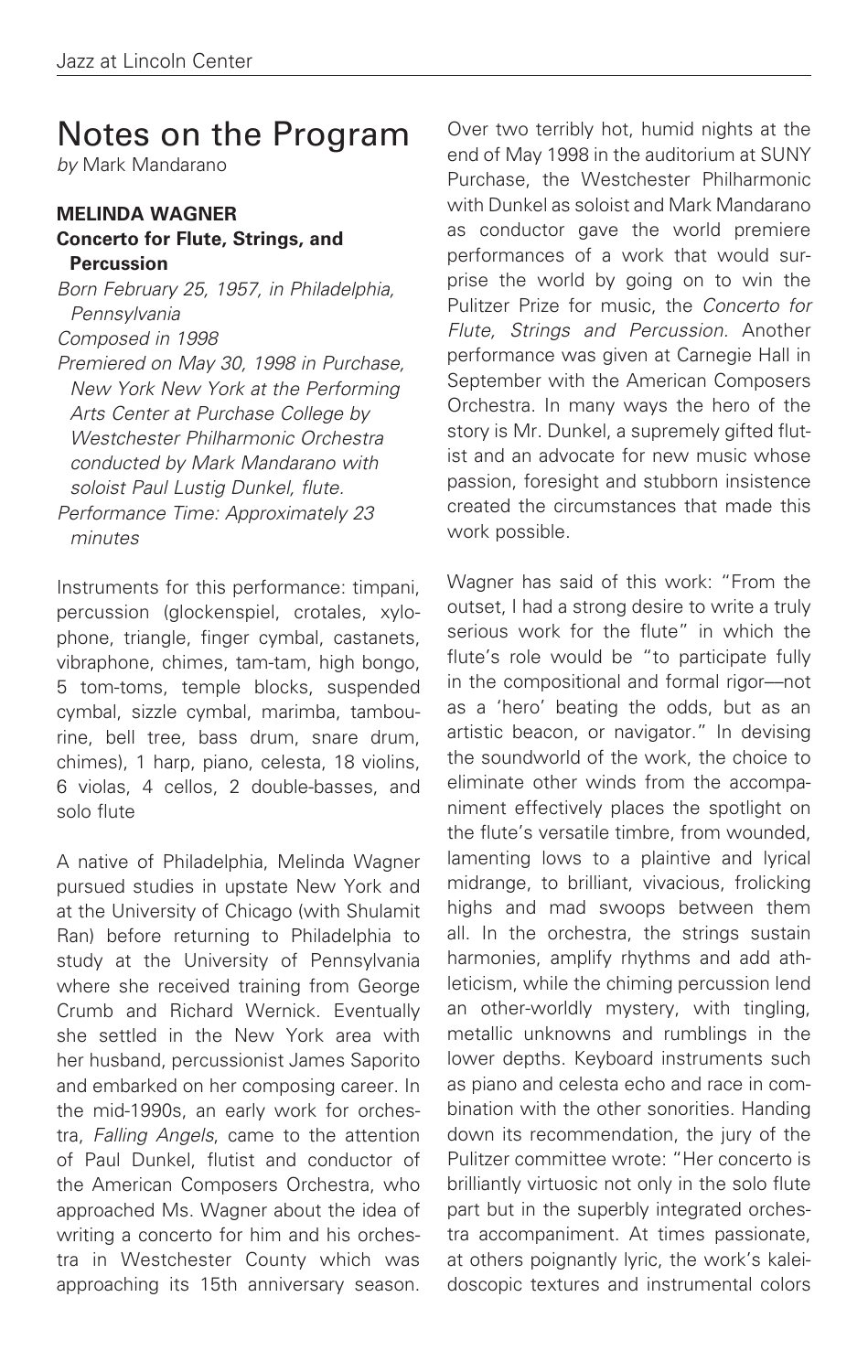keep the listener completely engrossed." The *Concerto* is cast in a fairly traditional three-movement structure. The first movement springs into action with an attention-grabbing announcement for the flute alone that launches the piece into a floating gallop. Lightning-quick forward charges gradually expand into slower cascading sighs. These two moods maintain a dialogue throughout the movement. After hearing the opening of this work, one is left deeply impressed with Wagner's ear for matching harmony and gesture to the precisely apt combinations of timbre. Although the expressive intentions range widely, the music always retains a sonic tapestry that's attractive and ripening from one moment to the next, at times beguiling, seductive, shimmering, quixotic, or propulsive.

The second movement is a true jewel, multi-layered with slow-motion, spacious arches of melody in high strings, orbiting pings of bells and oscillating keyboards, all surrounding an emotionally restless solo flute that roves through the music's empty spaces craving resolution and solace. The final movement features a more mechanical rhythmic pulse (note the rare use of the snare drum) that frequently breaks down into contemplation, only to start up on its forward march once again. Highlights of the work include: in the first movement, when the blustering activity winds down to a brief halt and then is revved back into gear via a gesture borrowed from the scherzo of Beethoven's Seventh Symphony; the inexplicable logic of the final measures of the slow movement, where a procession of rising chords comes to rest and fades in a glimmering vision where sensuous musicality coalesces with a spiritual discovery; and, in the finale, the way the flute's valiant cadenza leads back to the opening fanfare and concludes with the first movement superimposed on the finale in a mad rush to the end.

#### **RICHARD WERNICK**

#### **Viola Concerto ("Do not go gentle…")**

Born January 16, 1934, in Boston,

**Massachusetts** Composed in 1986

Premiered on May 8, 1987 in Annandaleon-Hudson, New York at Bard College Chapel by Hudson Valley Chamber Orchestra conducted by Leon Botstein with soloist Walter Trampler, viola. Performance Time: Approximately 20 minutes

Instruments for this performance: 1 flute, 1 oboe, 1 clarinet, 1 bassoon, 2 French horns, 2 trumpets, 1 trombone, 1 tuba, timpani, percussion (crotales, vibraphone, glockenspiel, xylophone, suspended cymbal, tam tam, tambourine, bass drum), 1 harp, 18 violins, 6 violas, 6 cellos, 5 double-basses, and solo viola

Born in 1934, Richard Wernick is the eldest of the composers represented on this program. As a professor for many years at the University of Pennsylvania, he was a mentor to Melinda Wagner among many others. He served as a consultant for new music to the Philadelphia Orchestra and its music director, Riccardo Muti from 1983- 1993 – in other words, during the period when the Symphony by Shulamit Ran was commissioned and performed. Thus, he forms the nexus around which much of this program is built. The world premiere performances of Wernick's Viola Concerto took place in 1987 at Bard and Vassar colleges. The soloist at the premiere was Walter Trampler, with Leon Botstein conducting the Hudson Valley Philharmonic Chamber Orchestra.

This concerto is unusual in several respects. For example, its subtitle is far more than an airy literary allusion. The score is inscribed with the complete text of the defiant villanelle by Dylan Thomas, "Do not go gentle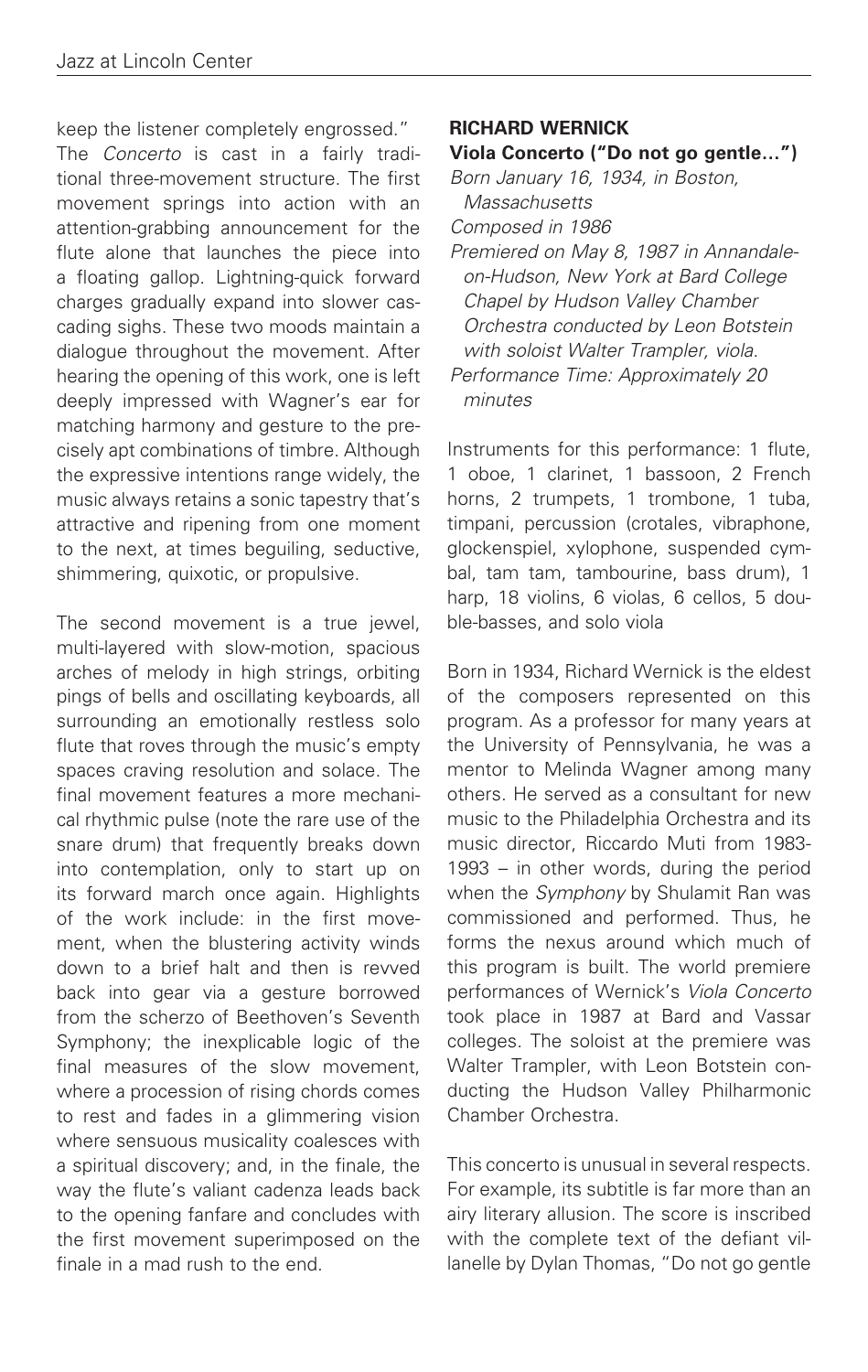into that goodnight," and each of the two movements is titled with words from half of the title of the poem. While this type of poetic association may not quite be unique, it is out of the ordinary. An earlier parallel can be found in "The Lark Ascending" by Vaughan-Williams for solo violin and orchestra, based on lines from a poem by George Meredith. Mr. Wernick interprets Thomas's image of the dying light as a symbol for impending blindness, whereas, in his own musical work, he has stated that his music refers "to a darkness that is considerably deeper."

Another aspect of this work that sets it apart is its orchestration, which calls for a string orchestra plus a string quintet, a woodwind quintet, a brass quintet and percussion. In the texture of the music, the presence of this polyphony of chamber groups creates a unique sonic landscape where the solo viola forms alliances and breaks away to discover its individuality. One further part of the work that stands out is the nature of its construction, in that the soloist doesn't stand apart from the rest of the group or steal the spotlight for soliloquies and complete paragraphs, but rather the soloist acts as a member of the ensemble, a first among equals, perhaps, exchanging thoughts and engaged in discourse within a community of musicians.

The work begins with a terse gesture, perhaps symbolizing the "rage" and resistance in the poem, constructed of a sequence of two half-steps, one full-step apart. This motive, which is woven throughout the work, happens to be a retrograde version of the B-A-C-H motive employed by J. S. Bach himself as a kind of musical signature, most famously in the final fugue of his magnum opus The Art of Fugue. This connection might be dismissed as a coincidence were it not for the fact that this fugue was left unfinished because of

Bach's blindness (after attempted cataract surgery) and subsequent death just a few months later – perhaps forming a connection between the subject of the poem and the "deeper darkness" alluded to by Mr. Wernick. In any case, these short outbursts alternate with moments of stasis where quietly sustained sonorities are held in alert stillness. In more romantic music, such as Wagner's Lohengrin or Mahler's Symphony No. 1, such moments of suspended animation evoked a vision of the heavens or the hushed wonder of the mountain air, but here, they seem to anticipate something far less benevolent. The second movement begins with the gentle but steady insistence of a repeated note on the harp, cleverly played on alternating strings tuned to the same pitch. While the soloist and groups of instruments weave strands of sound around this core, the tolling pitch resounds no less than eighty-five times before finally giving way. The ritualistic nature of a chiming beat reappears periodically throughout the movement. At the very end of the work, the knell beautifully resolves itself with a sense of profound repose –– a sense that is contradicted with chilling humor by fragments of the children's song "This Old Man" stated briefly in the bassoon.

### **SHULAMIT RAN Symphony**

Born October 21, 1949, in Tel Aviv-Yafo, Israel Composed in 1990 Premiered on October 19, 1990 by

Philadelphia Orchestra conducted by Gary Bertini.

Performance Time: Approximately 34 minutes

Instruments for this performance: 2 flutes, 1 piccolo, 2 oboes, 1 English horn, 3 clarinets, 1 E-flat clarinet, 1 bass clarinet, 3 bassoons, 1 contrabassoon 6 French horns, 4 trumpets, 3 trombones, 1 tuba, tim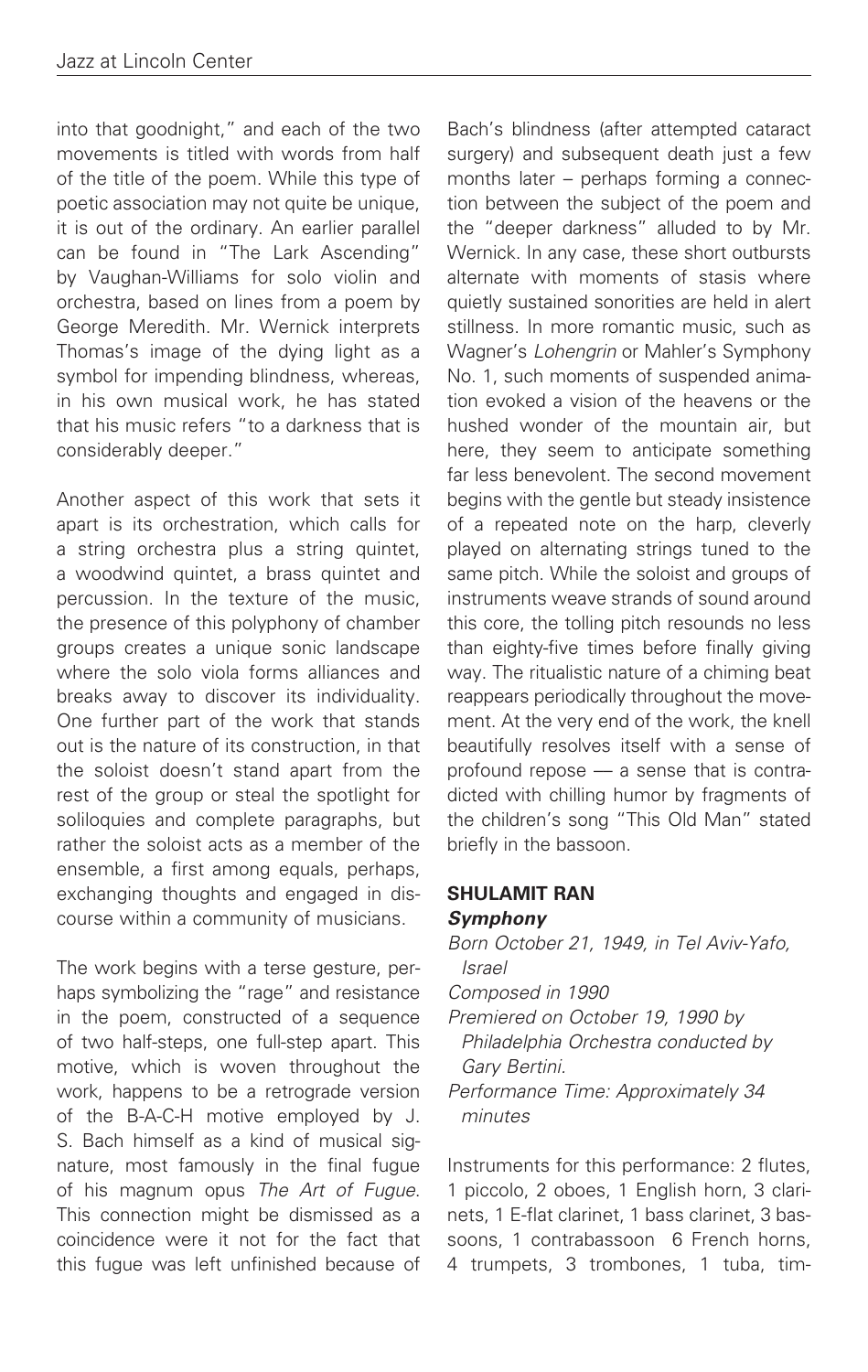pani, percussion (Tom-toms, suspended cymbals, bass drum, snare drum, temple blocks, triangle, bell tree, xylophone, vibraphone, orchestra bells, roto toms, crash cymbals, maracas, claves, tam-tam, chimes, wood blocks, tambourine, whip, timbales, bongos, boobams), 18 violins, 6 violas, 6 cellos, and 5 double-basses

The premiere of the Symphony by Israeli-American composer Shulamit Ran occurred in 1990, with two performances by the Philadelphia Orchestra conducted by Gary Bertini. Stylistically, the work is non-tonal, but also not quite strictly serialist; rather it exhibits a clear inheritance from the work of Schoenberg and, more particularly, the intense expressivityof Alban Berg. It follows a three-movement structure, with a highly argumentative first movement that introduces the thematic ideas, followed by a slow movement and a bustling finale. All of the movements share common thematic material, developed in new contexts. When it was awarded the Pulitzer Prize in 1991, the jury wrote that Ran's Symphony "embraces extremes of intense introspection and sweeping dramatic eloquence. It is virtuosic in its use of the orchestra and in its command of an advanced contemporary language."

The work opens with a kind of motto for solo horn (set into motion by a stroke of the chime). Expressively, it is marked "legato, broad, cantabile" and the melody follows a narrow range, with a clearly delineated rhythm of steady, firm resoluteness. The motto is followed by variants which maintain the general contour and rhythm with widening intervals and some acrobatic melodic leaps. After a high violin solo (yet another variant of the motto), a choir of winds and brass sing out a hymn, marked "majestic." This theme is heard throughout the remainder of the work, with individual voices accruing into dissonant harmonies and spacious chords. An agitated fanfare in the trumpet answers, followed by a scherzo-like section (trumpet marked "with whimsy"). In the second half of the movement, the chordal hymn is heard in augmentation (i.e. in slower, more sustained rhythmic values) over the trumpet fanfare plus tom-toms and other percussion. The solo horn motto returns in almost its original form, followed by a repetition softly in the flutes as the movement draws to a close.

The contemplative second movement begins with a calm melody for violins that expands over a wide range, yet remains "hushed, flautando, ethereal." A response is presented by a fascinating quartet of 2 solo violins, piccolo and clarinet. What follows is virtually a concerto for orchestra, with solos for many individual instruments including quasi-cadenzas for clarinet, bass clarinet, and viola (marked "recitativo"). The opening melody is later transformed, in smaller intervals and smoother rhythms, played by 2nd violins and violas, "extremely gentle, like a hushed prayer." The oboe joins to extend the passage, echoed by the English Horn in inversion. This form of the melody is eventually played full force in the upper strings. After this impassioned supplication, the piece dissolves into chamber music.

The finale introduces an element of perpetual motion, dominated by repeated-note triplet figures heard in bassoons. In this movement, aleatoric passages (sections of the music where the strict element of tempo is surrendered in allowing players to improvise freely within written guidelines), which were present in small sections of the first two movements, become more frequent, adding an element of the chaos of nature, perhaps, with chirping passages. Toward the end of the piece, elements from the opening movement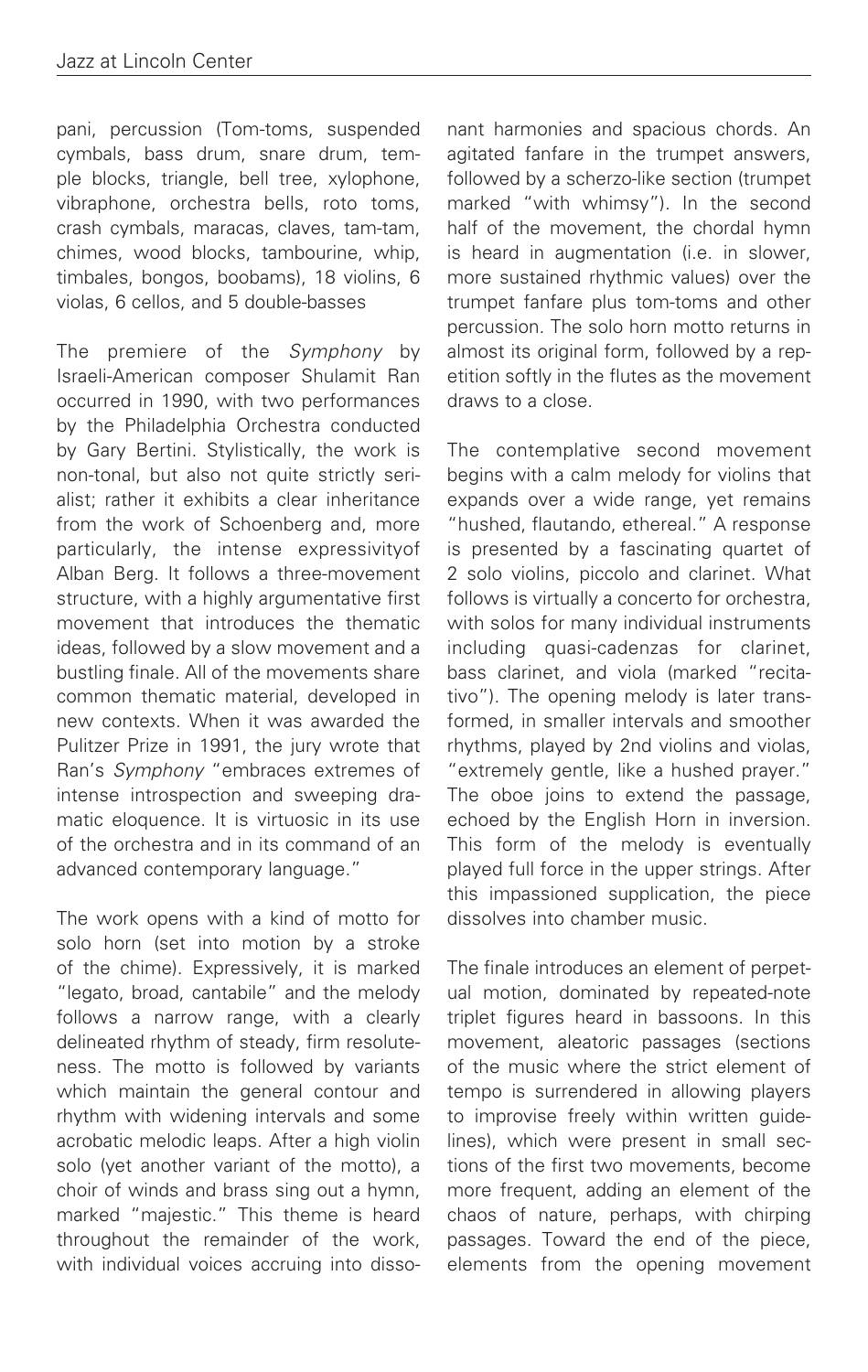return in overtly familiar forms, starting with the agitated fanfare for trumpet and percussion. The hymn theme strides forth several times, interspersed with flourishes from the orchestra. Finally, the horn motto arises once again in unison passages for multiple horns. About the return of previous material, the composer has written: "I find myself progressively more drawn by the idea, and the ramifications, of a formal return in a piece of music yet, at the same time, moving onward. As in life, one can never go back in time. There is no such thing as a real recapitulation. What has happened in the intervening time has

altered things irrevocably. Pitted against this reality is an equally compelling statement, namely, the more things change, the more they remain the same. The cyclical versus the inevitability of the flow of time are two major currents at the source of all of life and nature. Music, I believe, has the unique power to reconcile and be expressive of both."

Mark Mandarano, Artistic Director of the Minnesota Youth Symphonies, Artistic Director of the Sinfonietta of Riverdale and an Associate Professor of Music at Macalester College.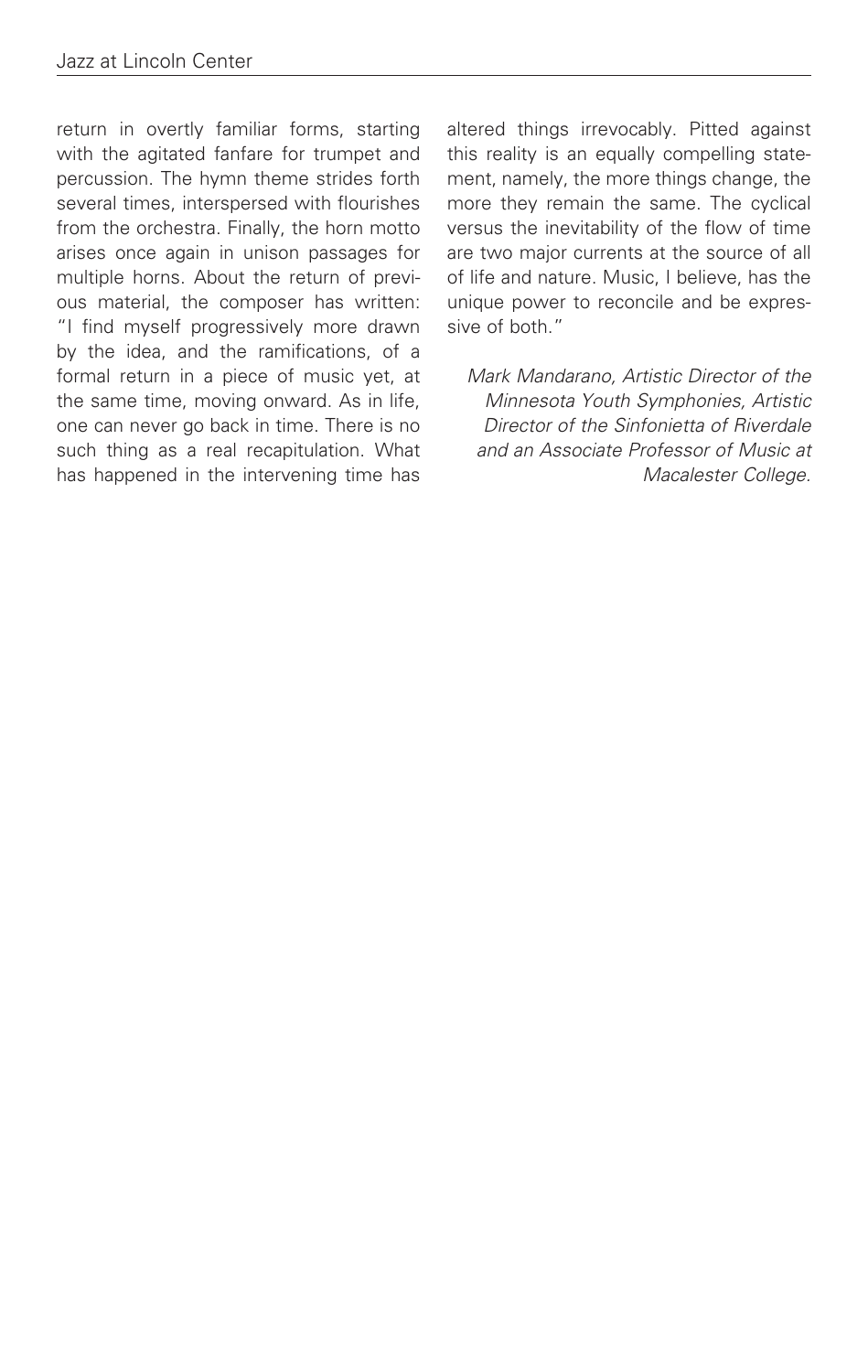## Meet the Artists



### Leon Botstein, Conductor

Leon Botstein has been music director and principal conductor of the American Symphony Orchestra since 1992. He is also music director of The Orchestra Now, an innovative training orchestra composed of top musicians from around the world. He is co-artistic director of Bard Summer-Scape and the Bard Music Festival, which take place at the Richard B. Fisher Center for the Performing Arts at Bard College, where he has been president since 1975. He is also conductor laureate of the Jerusalem Symphony Orchestra, where he served as music director from 2003–11. In 2018 he assumed artistic directorship of the Grafenegg Academy in Austria.

Mr. Botstein is also active as a guest conductor and can be heard on numerous recordings with the London Symphony (including a Grammy-nominated recording of Popov's First Symphony), the London Philharmonic, NDR-Hamburg, and the Jerusalem Symphony Orchestra. Many of his live performances with the American Symphony Orchestra are available online. His recording with the ASO of Paul Hindemith's The Long Christmas Dinner was named one of the top recordings of 2015 by several publications, and his recent recording of Gershwin piano music with the Royal Philharmonic was hailed by The Guardian and called "something special...in a crowded field" by Musicweb International.

Mr. Botstein is the author of numerous articles and books, including The Compleat Brahms (Norton), Jefferson's Children (Doubleday), Judentum und Modernität (Bölau), and Von Beethoven zu Berg (Zsolnay). He is also the editor of The Musical Quarterly. For his contributions to music he has received the award of the American Academy of Arts and Letters and Harvard University's prestigious Centennial Award, as well as the Cross of Honor, First Class from the government of Austria. Other recent awards include the Bruckner Society's Julio Kilenyi Medal of Honor for his interpretations of that composer's music; and the Leonard Bernstein Award for the Elevation of Music in Society. In 2011 he was inducted into the American Philosophical Society.



Tara Helen O'Connor, **Flute** 

Tara Helen O'Connor is a charismatic performer noted for her artistic depth, brilliant technique and colorful tone spanning every musical era. Recipient of an Avery Fisher Career Grant, a two-time Grammy nominee and the first wind player chosen to participate in The Bowers Program (formerly CMS Two), she is now a Season Artist of the Chamber Music Society of Lincoln Center. A Wm. S. Haynes flute artist, Tara regularly participates in the Santa Fe Chamber Music Festival, Music@Menlo, Chamber Music Festival of the Bluegrass, Spoleto Festival USA, Chamber Music Northwest, Mainly Mozart Festival, Music from Angel Fire, the Banff Centre, Rockport Music, Bay Chamber Concerts, Manchester Music Festival, the Great Mountains Music Festival, Chesapeake Music Festival and the Bravo! Vail Valley Music Festival. Along with her husband Daniel Phillips, she is the newly appointed Co-Artstic Director of the Music From Angel Fire Festival in New Mexico.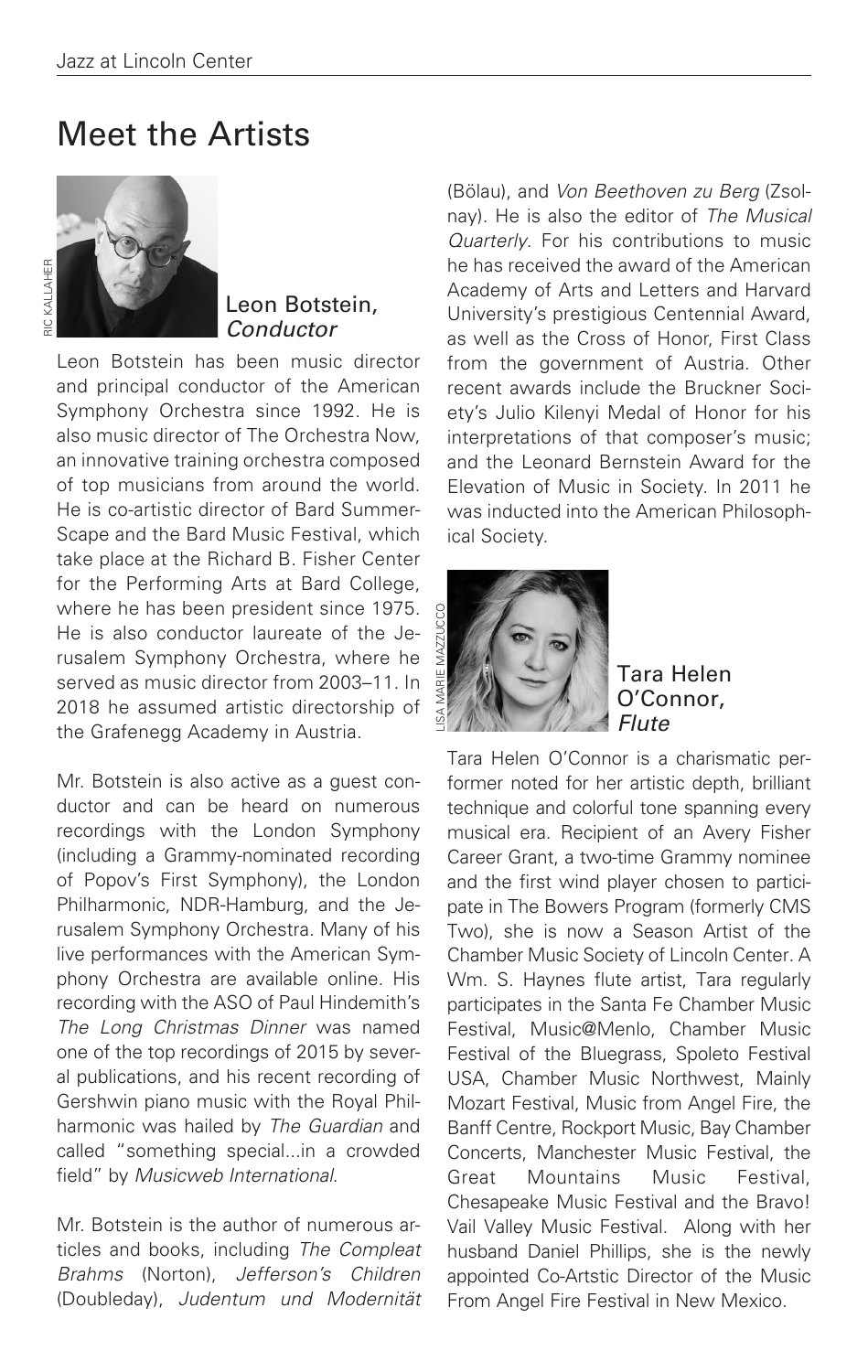Tara is a member of the woodwind quintet Windscape, the legendary Bach Aria Group and is a founding member of the Naumburg Award-winning New Millennium Ensemble. She has premiered hundreds of new works and has collaborated with the Orion String Quartet, St. Lawrence Quartet and Emerson Quartet. Tara has appeared on A&E's Breakfast for the Arts, Live from Lincoln Center and has recorded for Deutsche Grammophon, EMI Classics, Koch International, CMS Studio Recordings with the Chamber Music Society of Lincoln Center and Bridge Records.

Tara is Associate Professor of Flute, Head of the Woodwinds Department and the Coordinator of Classical Music Studies at Purchase College School of the Arts Conservatory of Music. Additionally, Tara is on the faculty of Bard College Conservatory of Music, the Contemporary Performance Program at Manhattan School of Music and is a visiting artist, teacher and coach at the Royal Conservatory of Music in Toronto. She lives with her husband, violinist Daniel Phillips and their two miniature dachshunds, Chloé and Ava on the Upper West Side of Manhattan.



#### Matthew Lipman, Viola

American violist Matthew Lipman has been praised by the New York Times for his "rich tone and elegant phrasing," and the Chicago Tribune for a "splendid technique and musical sensitivity." Lipman is relied on as one of the leading players of his generation, frequently appearing as both a soloist and chamber musician.

Lipman has debuted with the Chicago Symphony Orchestra at the Ravinia Festival and with the Chamber Orchestra of Europe at the Rheingau Music Festival in the summer of 2021. Highlights of recent seasons include appearances with the Minnesota Orchestra, BBC Philharmonic, and the Academy of St Martin in the Fields. Lipman has worked with conductors Edward Gardner, Sir Neville Marriner, Osmo Vänskä, and Nicholas McGegan. He performs regularly on tour and at Alice Tully Hall with the Chamber Music Society of Lincoln Center. Lipman was a featured performer with fellow violist Tabea Zimmermann at Michael Tilson Thomas' Viola Visions Festival at the New World Symphony and has debuted in recital at Carnegie Hall. He makes his Zurich recital debut at the Tonhalle Zurich this season.

Ascent, his 2019 release by Cedille Records, was celebrated by The Strad as a "most impressive" debut album and Lipman was praised for his "authoritative phrasing and attractive sound." The album marks the premiere recording of Shostakovich's, Impromptu and of Clarice Assad's Metamorfose, which Lipman commissioned for the album. He has recorded Mozart's Sinfonia Concertante with violinist Rachel Barton Pine and the Academy of St Martin in the Fields conducted by the late Sir Neville Marriner. Dedicated to expanding the viola repertoire, Lipman has performed premieres of works by Helen Grime, Clarice Assad, David Ludwig, and Malika Kishino.

Lipman is the recipient of a 2015 Avery Fisher Career Grant, and has won major prizes at international competitions. He studied at The Juilliard School with Heidi Castleman, and with Tabea Zimmermann at the Kronberg Academy. An alum of the Bowers Program, Lipman occupies the Wallach Chair at the Chamber Music Society of Lincoln Center, He performs on a 1700 Matteo Goffriller viola loaned through the generous efforts of the Pine Foundation.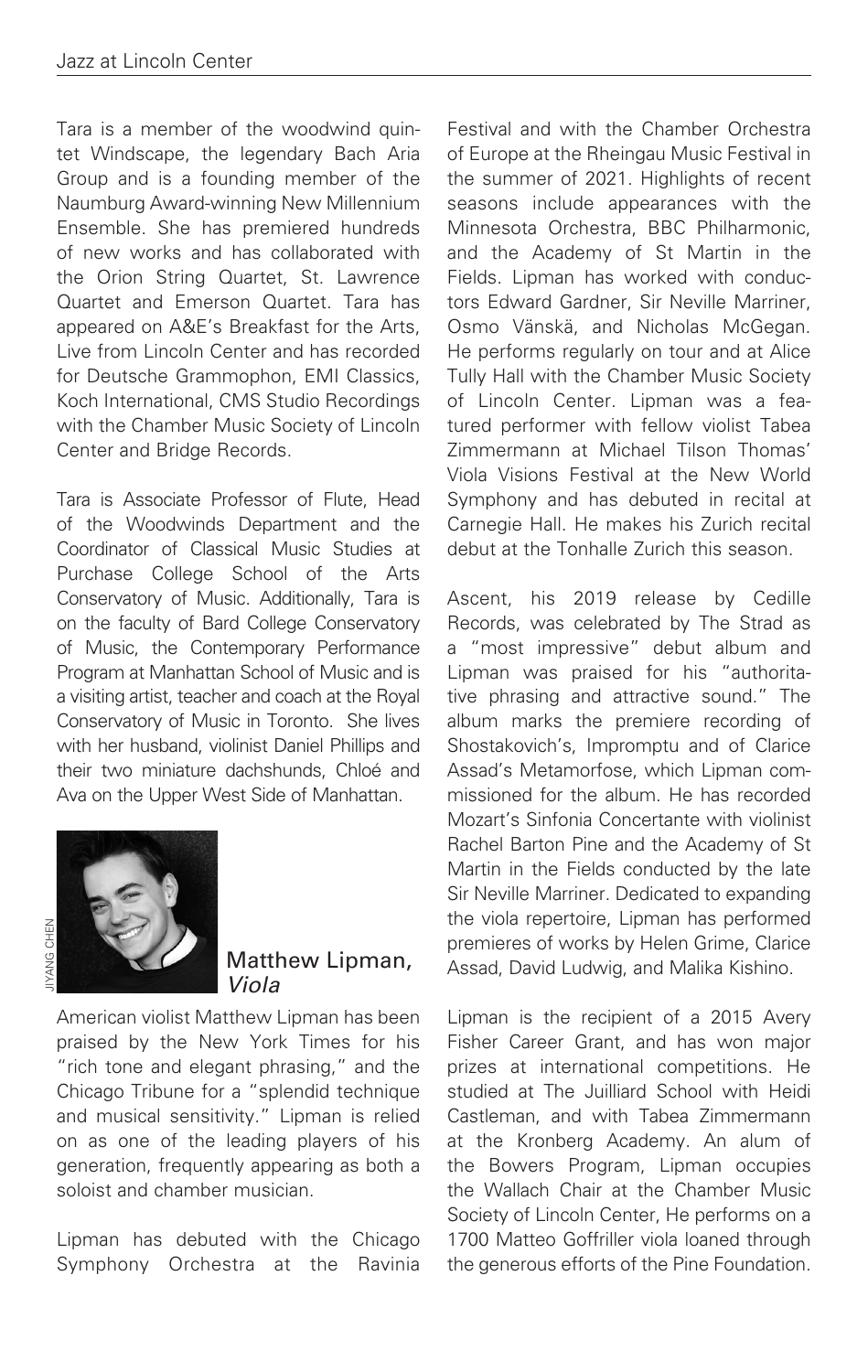

## Tracy Silverman, Electric Violin

Lauded by BBC Radio as "the greatest living exponent of the electric violin", Tracy Silverman is the world's foremost electric violin soloist, bringing concert hall legitimacy to this next-generation instrument.

Pulitzer and Grammy award winning composer John Adams raves: "No one makes that instrument sing and soar like Tracy, floating on the cusp between Jasha Heifetz and Jimi Hendrix."

As part of Silverman's vision for the "future of strings", he has premiered and recorded several major new electric violin concertos written specifically for him by composers John Adams (The Dharma at Big Sur), Terry Riley (The Palmian Chord Ryddle), Nico Muhly (Seeing is Believing), Roberto Sierra (Ficciones), Kenji Bunch (Embrace), and 3 concertos of his own; appearing with the LA Philharmonic, BBC Symphony and many others at Carnegie Hall, Disney Hall, Royal Albert Hall, and stages all over the world.

Formerly first violinist with the innovative Turtle Island String Quartet, Silverman was named one of 100 distinguished alumni by The Juilliard School and is notable not only for his development and use of the electric 6-string violin, but also for what he terms "progressive string playing", an evolution of classical string playing that embraces contemporary popular idioms such as rock, jazz and hip hop.

TV/internet and radio includes a solo Tiny Desk Concert on NPR, A Prairie Home Companion, Performance Today, St. Paul Sunday, and a profile on CBS News Sunday Morning.

A longtime proponent of string education, Silverman is the author of The Strum Bowing Method: How to Groove on Strings, The Rhythm String Player: Strum Bowing in Action, as well as numerous etude books and online courses on the Strum Bowing Groove Academy. Silverman is on the faculty of Belmont University in Nashville, TN.

## American Symphony Orchestra

Now in its 60th season, the American Symphony Orchestra was founded in 1962 by Leopold Stokowski, with the mission of providing music within the means of everyone. Music Director Leon Botstein expanded that mission when he joined the ASO in 1992, creating thematic concerts that explore music from the perspective of the visual arts, literature, religion, and history, and reviving rarely performed works that audiences would otherwise never have a chance to hear performed live.

The ASO's signature programming includes its Vanguard Series, which presents concerts of rare orchestral repertoire, and various other events dedicated to enriching and reflecting the diverse perspectives of American culture. During the summer months, the ASO is the orchestra-in-residence at Bard's SummerScape, performs at the Bard Music Festival, and offer chamber music performances throughout the New York City area.

As part of its commitment to expanding the standard orchestral repertoire, the ASO has released recordings on the Telarc, New World, Bridge, Koch, and Vanguard labels, and live performances are also available for digital streaming. In many cases, these are the only existing recordings of some of the forgotten works that have been restored through ASO performances.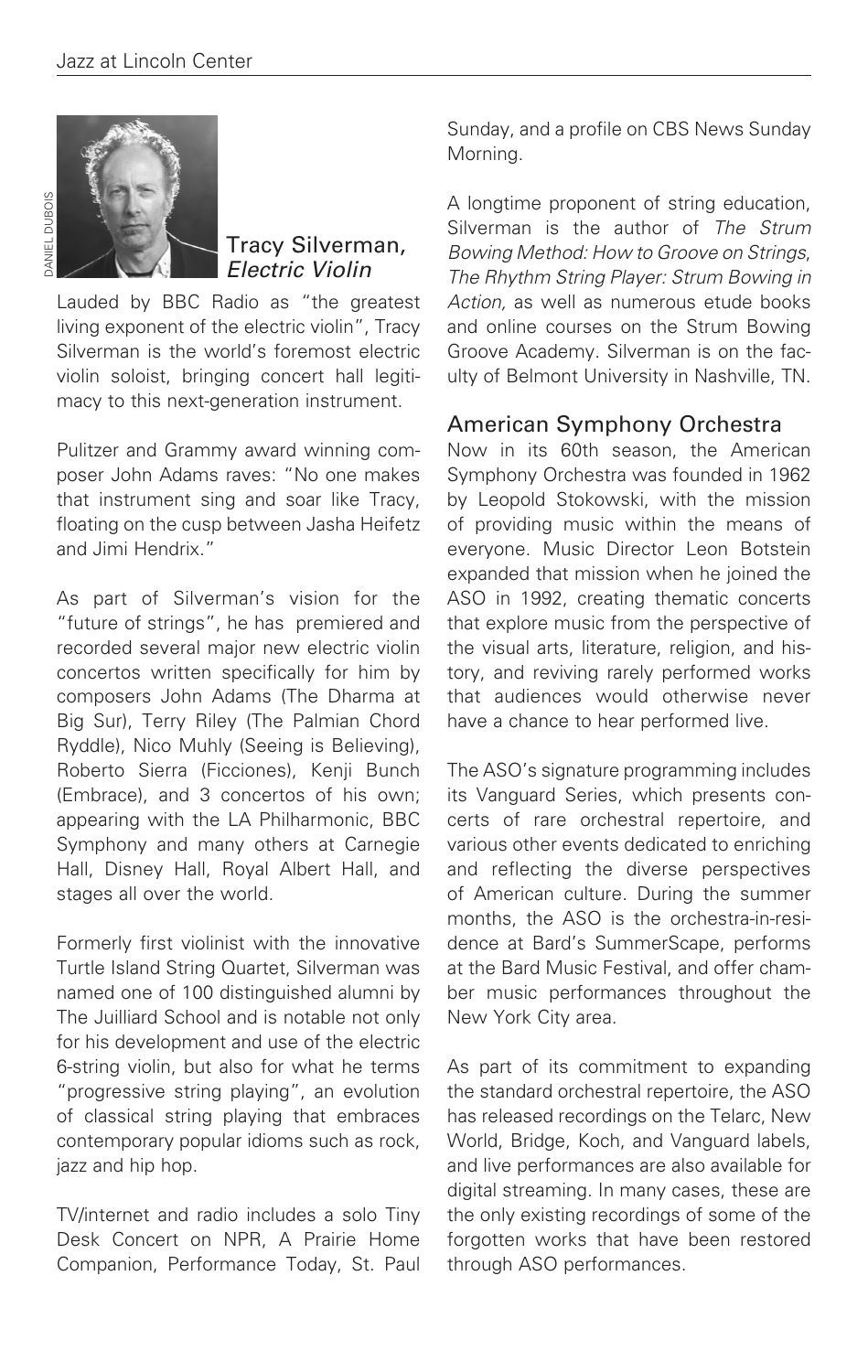## **American Symphony Orchestra**

Leon Botstein, Conductor

#### **Violin I**

Cyrus Beroukhim, Concertmaster Yukie Handa Pauline Kim Harris Ragga Petursdottir Yana Goichman Diane Bruce Ashley Horne John Connelly Patricia Davis James Tsao

#### **Violin I**

Robert Zubrycki, Principal Wende Namkung Elizabeth Nielsen Katherine Livolsi-Landau Dorothy Strahl Alexander Vselensky Bruno Peña Sami Merdinian

#### **Viola**

Maurycy Banaszek, Principal Shelley Holland-Moritz Jason Mellow Jen Herman Entela Barci Dudley Raine

#### **Cello**

Wendy Sutter, Principal Annabelle Hoffman Maureen Hynes Eliana Mendoza Deborah Assael-Migliore Melissa Westgate

#### **Bass**

John Beal, Principal Jordan Frazier Jack Wenger Louis Bruno Richard Ostrovsky

#### **Flute**

Laura Conwesser, **Principal** Rie Schmidt

#### **Oboe**

Julia DeRosa, Principal Keve Wilson

#### **Clarinet**

Narek Arutyunian, **Principal** Benjamin Baron Lino Gomez, Bass Clarinet

#### **Bassoon**

Oleksiy Zakharov, Principal Atao Liu Gilbert Dejean, Contrabassoon

#### **Horn**

Zohar Schondorf, **Principal** David Peel Judy Lee Ian Donald Joshua Schwartz Sarah Boxmeyer, Assistant

#### **Trumpet**

Timothy Schadt, Principal Matthew Gasiorowski Christopher Delgado Andrew Kemp

#### **Trombone**

Richard Clark, Principal Nicole Abissi Jonathan Greenberg, Bass Trombone

#### **Tuba**

Kyle Turner, Principal

#### **Timpani**

David Fein, Principal

#### **Percussion**

Jonathan Haas, Principal Javier Diaz David Nyberg

#### **Piano**

Margaret Kampmeier, **Principal** 

#### **Harp**

Victoria Drake, Principal

**Personnel Manager**  Matthew Dine

**Assistant Conductor**  Zachary Schwartzman

**Orchestra Librarian**  Marc Cerri

## **ASO Board of Trustees & Administration**

Dimitri B. Papadimitriou, Chair Hans-Jürgen Knoch, Vice Chair

Helen Baron Miriam R. Berger Jon R. Carter Michael Dorf Jack Kliger Shirley A. Mueller, Esq. Eileen Rhulen

HONORARY MEMBERS Joel I. Berson, Esq. L. Stan Stokowski

#### ASO ADMINISTRATION Oliver Inteeworn, Executive Director

Ally Chapel, Marketing Director Sebastian Danila, Library Manager Catherine Williams, Operations & Audience Development Coordinator Tony Melone, Operations Consultant

James Bagwell, Principal Guest Conductor Zachary Schwartzman, Assistant Conductor Richard Wilson, Composer-In-Residence Joshua Winograde, Vocal Casting Director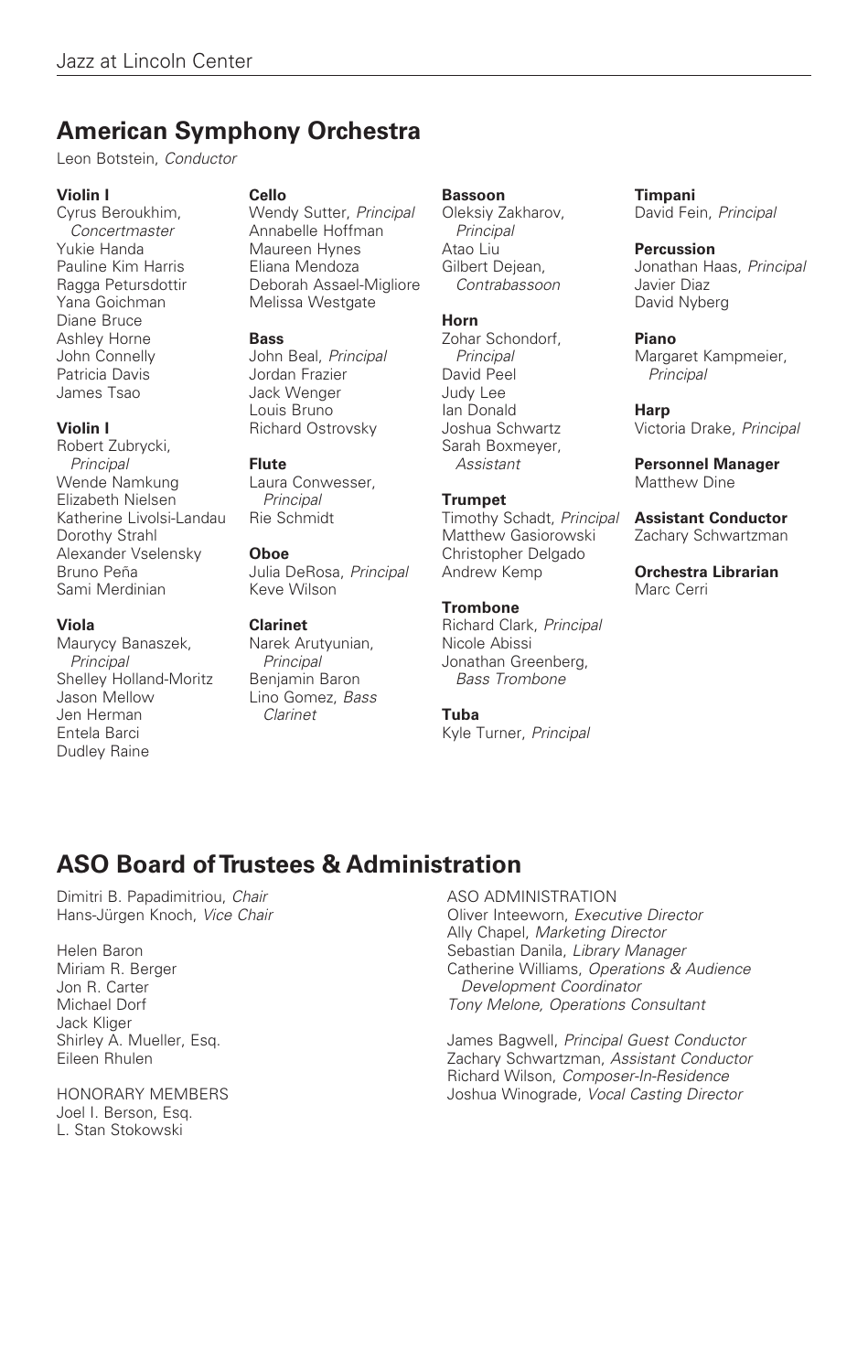## **American Symphony Orchestra Patrons**

Ticket sales cover less than a quarter of the expenses for our full-size orchestral concerts. The American Symphony Orchestra Board of Trustees, staff, and artists gratefully acknowledge the following individuals, foundations, corporations, and government agencies who help us to fulfill Leopold Stokowski's avowed intention of making orchestral music accessible and affordable for everyone. While space permits us only to list gifts made at the **Friends** level and above, we value the generosity and vital support of all donors.

#### **MAESTRO'S CIRCLE**

Anonymous The Frank & Lydia Bergen Foundation Jeanne Donovan Fisher Rachel and Shalom Kalnicki New York City Department of Cultural Affairs New York State Council on the Arts Open Society Institute Dimitri B. and Rania Papadimitriou Wade Family Trust Richard and Adene Wilson

#### **STOKOWSKI CIRCLE**

Gary M. Giardina Hans-Jürgen Knoch James & Andrea Nelkin Zbigniew Ryzak The David & Sylvia Teitelbaum Fund

#### **BENEFACTORS**

Anonymous Jon R. Carter Jeanne Heffernan Alan Mallach Theodore and Vicki Peck Cynthia & Thomas Sculco Felicitas S. Thorne Sidi Wang

#### **PATRONS**

Larry Apolzon & Jim Stanton Nancy L. Banks Jonathan Haas Hospitality Committee for United Nations Delegations In memory of Laura Flax Patricia Kiley and Edward Faber John D. Knoernschild John D. Metcalfe Val Schaffner Ruth & David E. Schwab II

Judith and Michael **Thover** Patricia Ross Weis Irene Zedlacher

#### **SUSTAINERS**

Mary Ellin Barrett Richard C. Celler John and Joanne Baer Helen Garcia Oliver P. Inteeworn David Kernahan Erica Kiesewetter Peter Kroll David Kunstler Arthur S. Leonard Carol Lilienfeld Martin & Lucy Murray Maury Newburger Clary Olmstead & Kathleen Heenan

#### **CONTRIBUTORS**

Anonymous Helen Baron Alison Bell Yvette Bendahan Mona Yuter Brokaw Patricia R. Brophy Diane Bruce and John Sinclair Robert Chaves Maxine Cutler Thomas J. De Stefano Dale Djerassi and Alexandra MacDowell-Djerassi Bonnie-Jean Dorsey Marc Embree Jitka Frajboska Christopher H. Gibbs Diva Goodfriend-Koven Jean Harris, in honor of Ron Sell Andrée Hayum Rafael Santos Hernandez Linda Herskowitz George A. Hirsch Drs. Russell & Barbara Holstein Hudson Guild Peter Haring Judd Fund Eleanor Langevin David Laurenson

Richard Leonard Giving Fund Michelle Lowes & Paul Hyde Keith John McCarthy Steven Morvay Kenneth Nassau Karen Olah Frances Pandolfi Mather Pfeiffenberger Emanuel Phillips David Pozorski Anthony Richter Brigitte Roepke Rochelle Rubinstein Henry Saltzman Margret Sell Georgi Shimanovsky Mary Summers Michael Watson William Whitaker Myra & Matthew **Zuckerbraun** 

#### **SUPPORTERS**

Anonymous Murray J. Aronson Stephen J. Mc Ateer David Aubrey Rudy Beutell Gregory Clark Marsha Clark William Frazier Laurie Glenn Margaret Goldberg Eric Holtz Cyma Horowitz Margaret Kennedy Steven Kent Sallie Killian Sheila Lehman Pam Loree Nancy Lupton Cynthia Marion Loretta Hunt Marion Rosaleen Mazur James McGrath Karen Mercer Gladys Oldano Lois Padawer Richard Pleak & Jon Weatherman Morey Ritt John W. Roane

Robert and Barbara **Rothenberg** Charles Schneider Peter Schneider Sangram Sisodia Ellen Stelling Marlene Walker Selden Wasson Peri Widener Jacqueline M. Williams, PhD

#### **FRIENDS**

Kenneth Adamo A.A. Aidala Anonymous Jeanne Bartlett Marc Basch Daniel B. and Gisela Berkson Robert Blacker Timothy Blackmon John Blades Gregory Boebinger Roberta Brooks Robert Coen Joshua Cohen Kevin Coughlin Gail Davidson Urmilla Deshpande Sheryl Dluginski Kristian Domenech Aron F. Eisenpress Heather Ewer Diana Finch Kevin Flaherty Sean Flynn Martha Frampton Kay France Mike Frederick Domenick Fusca Joseph Fusca Susan Fusca Bob Goldberg Beth Haber Tim Hanagan Brenda Hickey Alphonso Horne Bert Hurst Steve Hylton Gregory Iezzi James A. Jaffe Bruce Johnson Ida Jones